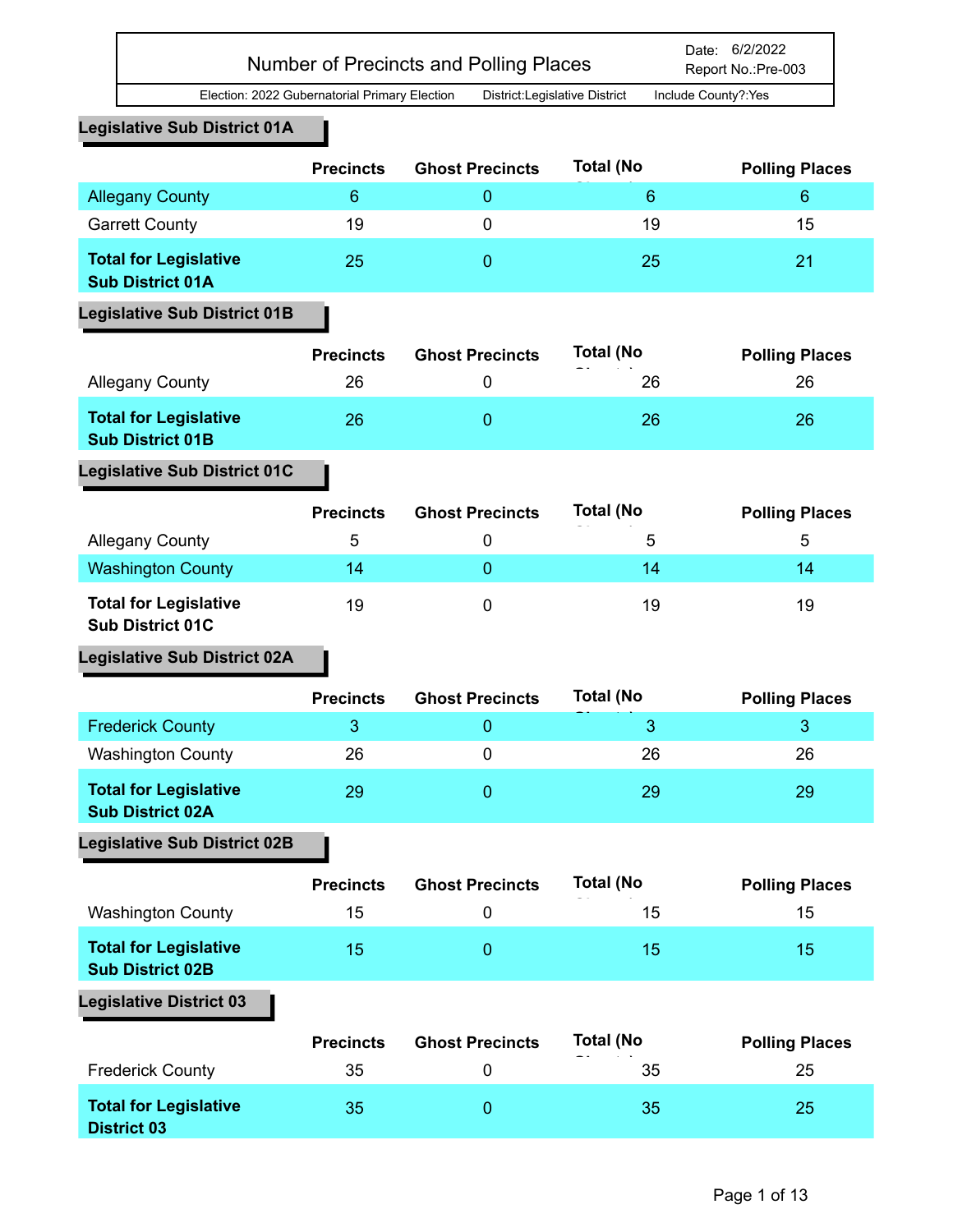|                                                         |                                               | <b>Number of Precincts and Polling Places</b> |                  | Date: 6/2/2022<br>Report No.: Pre-003 |
|---------------------------------------------------------|-----------------------------------------------|-----------------------------------------------|------------------|---------------------------------------|
|                                                         | Election: 2022 Gubernatorial Primary Election | District:Legislative District                 |                  | Include County?:Yes                   |
| <b>Legislative Sub District 03A</b>                     |                                               |                                               |                  |                                       |
|                                                         | <b>Precincts</b>                              | <b>Ghost Precincts</b>                        | <b>Total (No</b> | <b>Polling Places</b>                 |
| <b>Frederick County</b>                                 | 5                                             | 5                                             | 0                | 3                                     |
| <b>Total for Legislative</b><br><b>Sub District 03A</b> | 5                                             | 5                                             | $\overline{0}$   | 3                                     |
| <b>Legislative District 04</b>                          |                                               |                                               |                  |                                       |
|                                                         | <b>Precincts</b>                              | <b>Ghost Precincts</b>                        | <b>Total (No</b> | <b>Polling Places</b>                 |
| <b>Frederick County</b>                                 | 44                                            | 0                                             | 44               | 40                                    |
| <b>Total for Legislative</b><br><b>District 04</b>      | 44                                            | $\overline{0}$                                | 44               | 40                                    |
| <b>Legislative District 05</b>                          |                                               |                                               |                  |                                       |
|                                                         | <b>Precincts</b>                              | <b>Ghost Precincts</b>                        | <b>Total (No</b> | <b>Polling Places</b>                 |
| <b>Carroll County</b>                                   | 36                                            | 0                                             | 36               | 19                                    |
| <b>Frederick County</b>                                 | 1                                             | $\overline{0}$                                | 1                | 1                                     |
| <b>Total for Legislative</b><br><b>District 05</b>      | 37                                            | $\mathbf 0$                                   | 37               | 20                                    |
| <b>Legislative District 06</b>                          |                                               |                                               |                  |                                       |
|                                                         | <b>Precincts</b>                              | <b>Ghost Precincts</b>                        | <b>Total (No</b> | <b>Polling Places</b>                 |
| <b>Baltimore County</b>                                 | 31                                            | 0                                             | 31               | 31                                    |
| <b>Total for Legislative</b><br><b>District 06</b>      | 31                                            | $\mathbf 0$                                   | 31               | 31                                    |
| <b>Legislative Sub District 07A</b>                     |                                               |                                               |                  |                                       |
|                                                         | <b>Precincts</b>                              | <b>Ghost Precincts</b>                        | <b>Total (No</b> | <b>Polling Places</b>                 |
| <b>Baltimore County</b>                                 | 27                                            | $\mathbf 0$                                   | 27               | 20                                    |
| <b>Total for Legislative</b><br><b>Sub District 07A</b> | 27                                            | $\boldsymbol{0}$                              | 27               | 20                                    |
| <b>Legislative Sub District 07B</b>                     |                                               |                                               |                  |                                       |
|                                                         | <b>Precincts</b>                              | <b>Ghost Precincts</b>                        | <b>Total (No</b> | <b>Polling Places</b>                 |
| <b>Harford County</b>                                   | 10                                            | $\overline{0}$                                | 10               | $9\,$                                 |
| <b>Total for Legislative</b><br><b>Sub District 07B</b> | 10                                            | $\boldsymbol{0}$                              | 10               | 9                                     |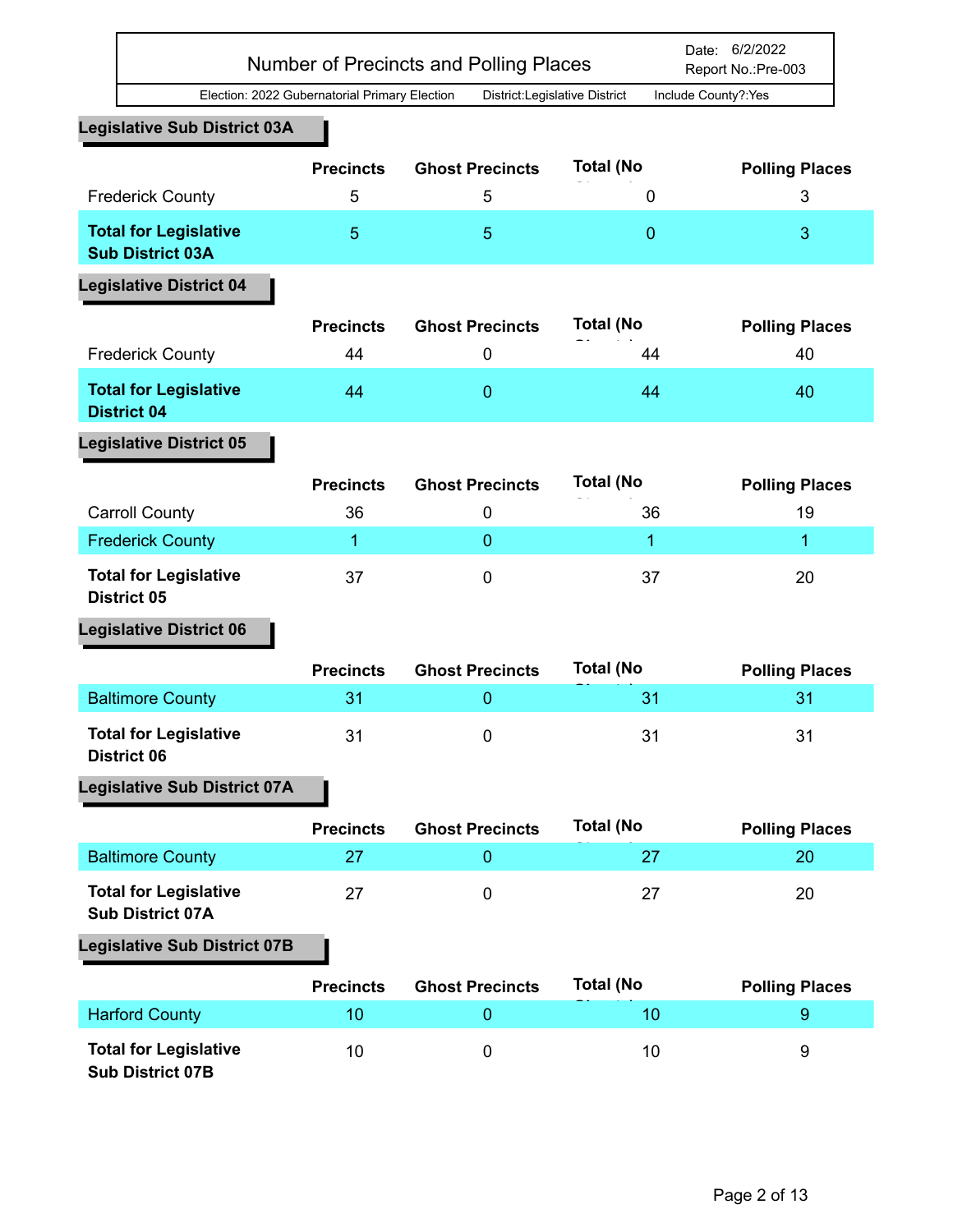|                                                         | <b>Precincts</b> | <b>Ghost Precincts</b> | <b>Total (No</b> | <b>Polling Places</b> |
|---------------------------------------------------------|------------------|------------------------|------------------|-----------------------|
| <b>Baltimore County</b>                                 | 34               | $\mathbf 0$            | 34               | 29                    |
| <b>Total for Legislative</b><br><b>District 08</b>      | 34               | $\mathbf 0$            | 34               | 29                    |
| <b>Legislative Sub District 09A</b>                     |                  |                        |                  |                       |
|                                                         | <b>Precincts</b> | <b>Ghost Precincts</b> | <b>Total (No</b> | <b>Polling Places</b> |
| <b>Howard County</b>                                    | 22               | $\mathbf{0}$           | 22               | 12                    |
| <b>Montgomery County</b>                                | 4                | $\mathbf 0$            | 4                | 3                     |
| <b>Total for Legislative</b><br><b>Sub District 09A</b> | 26               | $\mathbf 0$            | 26               | 15                    |
| <b>Legislative Sub District 09B</b>                     |                  |                        |                  |                       |
|                                                         | <b>Precincts</b> | <b>Ghost Precincts</b> | <b>Total (No</b> | <b>Polling Places</b> |
| <b>Howard County</b>                                    | 17               | $\mathbf 0$            | 17               | 9                     |
| <b>Total for Legislative</b><br><b>Sub District 09B</b> | 17               | $\mathbf{0}$           | 17               | $\overline{9}$        |
| <b>Legislative District 10</b>                          |                  |                        |                  |                       |
|                                                         | <b>Precincts</b> | <b>Ghost Precincts</b> | <b>Total (No</b> | <b>Polling Places</b> |
| <b>Baltimore County</b>                                 | 35               | $\mathbf 0$            | 35               | 28                    |
| <b>Total for Legislative</b><br><b>District 10</b>      | 35               | $\overline{0}$         | 35               | 28                    |
| <b>Legislative Sub District 11A</b>                     |                  |                        |                  |                       |
|                                                         | <b>Precincts</b> | <b>Ghost Precincts</b> | <b>Total (No</b> | <b>Polling Places</b> |
| <b>Baltimore County</b>                                 | 12               | $\mathbf 0$            | 12               | 12                    |
| <b>Total for Legislative</b><br><b>Sub District 11A</b> | 12               | $\mathbf 0$            | 12               | 12                    |
| <b>Legislative Sub District 11B</b>                     |                  |                        |                  |                       |
|                                                         | <b>Precincts</b> | <b>Ghost Precincts</b> | <b>Total (No</b> | <b>Polling Places</b> |
| <b>Baltimore County</b>                                 | 31               | $\mathbf 0$            | 31               | 25                    |
| <b>Total for Legislative</b><br><b>Sub District 11B</b> | 31               | $\mathbf{0}$           | 31               | 25                    |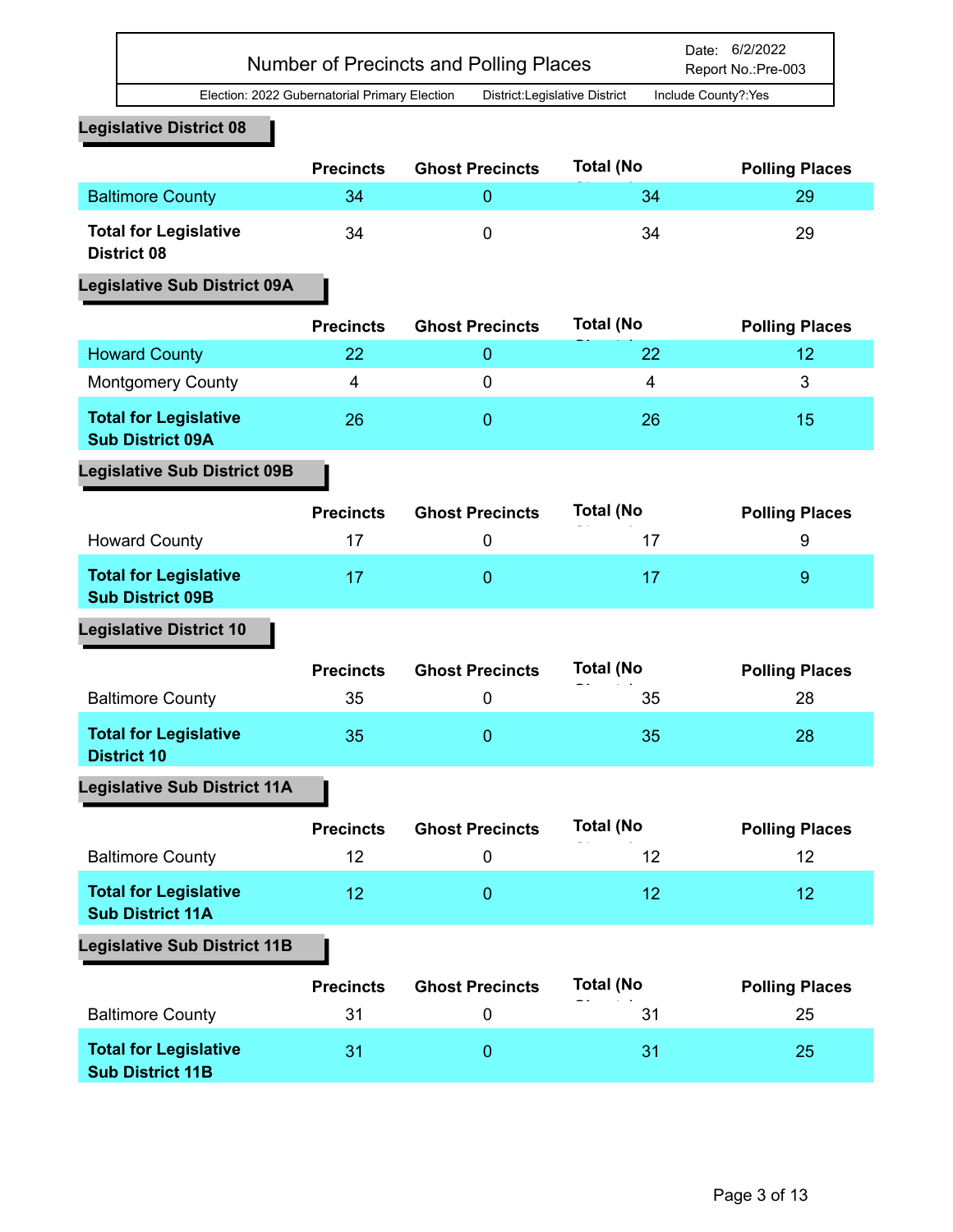|                                                         | Number of Precincts and Polling Places        |                               |                        | Date: 6/2/2022<br>Report No.: Pre-003 |
|---------------------------------------------------------|-----------------------------------------------|-------------------------------|------------------------|---------------------------------------|
|                                                         | Election: 2022 Gubernatorial Primary Election | District:Legislative District |                        | Include County?:Yes                   |
| <b>Legislative Sub District 12A</b>                     |                                               |                               |                        |                                       |
|                                                         | <b>Precincts</b>                              | <b>Ghost Precincts</b>        | <b>Total (No</b>       | <b>Polling Places</b>                 |
| <b>Howard County</b>                                    | 38                                            | 0                             | 38                     | 17                                    |
| <b>Total for Legislative</b><br><b>Sub District 12A</b> | 38                                            | $\mathbf{0}$                  | 38                     | 17                                    |
| <b>Legislative Sub District 12B</b>                     |                                               |                               |                        |                                       |
|                                                         | <b>Precincts</b>                              | <b>Ghost Precincts</b>        | <b>Total (No</b>       | <b>Polling Places</b>                 |
| <b>Anne Arundel County</b>                              | 13                                            | $\mathbf 0$                   | 13                     | 12                                    |
| <b>Total for Legislative</b><br><b>Sub District 12B</b> | 13                                            | $\mathbf{0}$                  | 13                     | 12                                    |
| <b>Legislative District 13</b>                          |                                               |                               |                        |                                       |
|                                                         | <b>Precincts</b>                              | <b>Ghost Precincts</b>        | <b>Total (No</b>       | <b>Polling Places</b>                 |
| <b>Howard County</b>                                    | 41                                            | $\mathbf 0$                   | 41                     | 21                                    |
| <b>Total for Legislative</b><br><b>District 13</b>      | 41                                            | $\mathbf{0}$                  | 41                     | 21                                    |
| <b>Legislative District 14</b>                          |                                               |                               |                        |                                       |
|                                                         | <b>Precincts</b>                              | <b>Ghost Precincts</b>        | <b>Total (No</b>       | <b>Polling Places</b>                 |
| <b>Montgomery County</b>                                | 34                                            | $\mathbf 0$                   | 34                     | 31                                    |
| <b>Total for Legislative</b><br><b>District 14</b>      | 34                                            | $\mathbf{0}$                  | 34                     | 31                                    |
| <b>Legislative District 15</b>                          |                                               |                               |                        |                                       |
| <b>Montgomery County</b>                                | <b>Precincts</b><br>35                        | <b>Ghost Precincts</b><br>0   | <b>Total (No</b><br>35 | <b>Polling Places</b><br>31           |
| <b>Total for Legislative</b><br><b>District 15</b>      | 35                                            | $\overline{0}$                | 35                     | 31                                    |
| <b>Legislative District 16</b>                          |                                               |                               |                        |                                       |
|                                                         | <b>Precincts</b>                              | <b>Ghost Precincts</b>        | <b>Total (No</b>       | <b>Polling Places</b>                 |
| <b>Montgomery County</b>                                | 33                                            | $\pmb{0}$                     | 33                     | 32                                    |
| <b>Total for Legislative</b><br><b>District 16</b>      | 33                                            | $\mathbf{0}$                  | 33                     | 32                                    |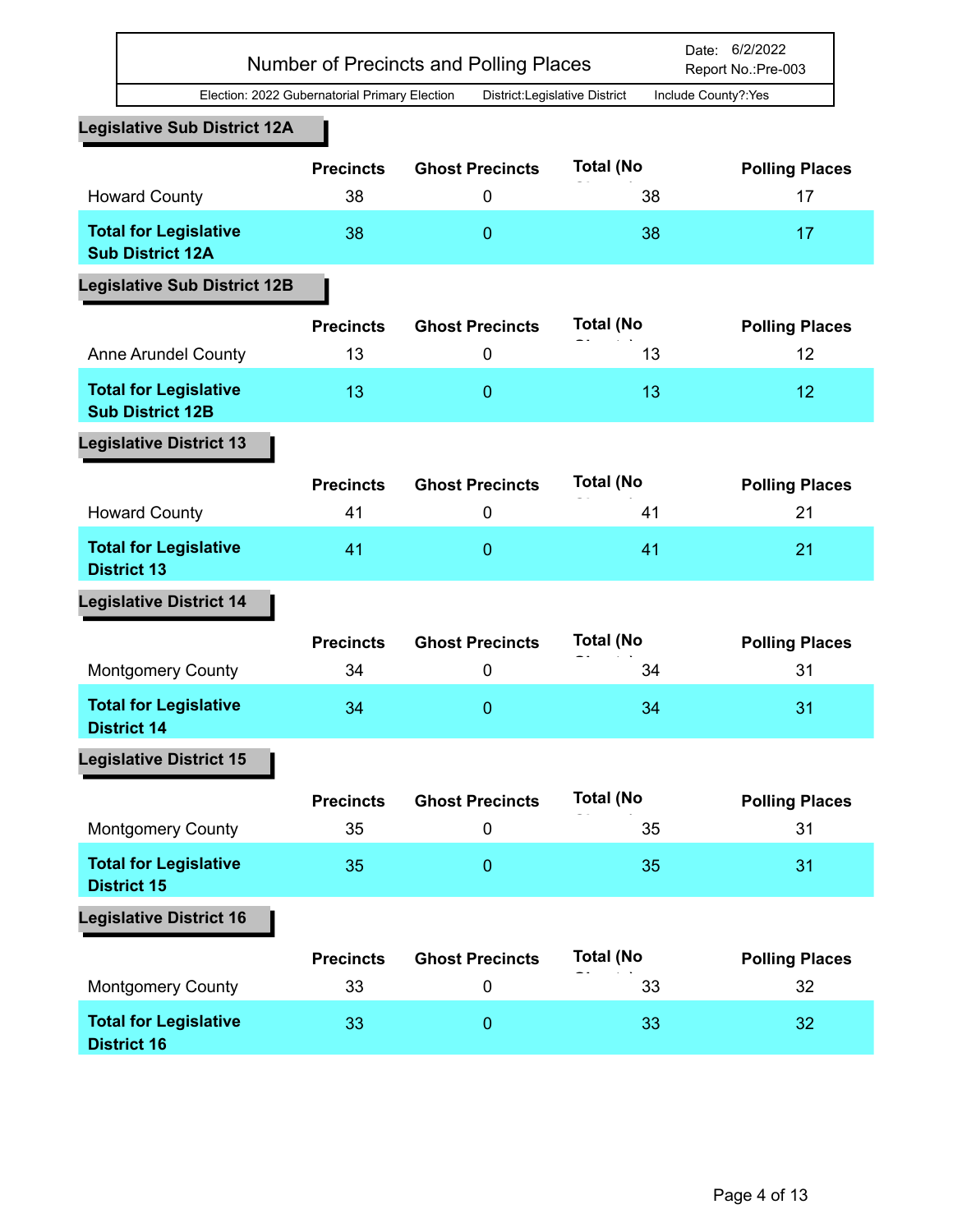|                                                    |                                               | Number of Precincts and Polling Places |                  | Date: 6/2/2022<br>Report No.: Pre-003 |
|----------------------------------------------------|-----------------------------------------------|----------------------------------------|------------------|---------------------------------------|
|                                                    | Election: 2022 Gubernatorial Primary Election | District:Legislative District          |                  | Include County?:Yes                   |
| <b>Legislative District 17</b>                     |                                               |                                        |                  |                                       |
|                                                    | <b>Precincts</b>                              | <b>Ghost Precincts</b>                 | <b>Total (No</b> | <b>Polling Places</b>                 |
| <b>Montgomery County</b>                           | 28                                            | $\overline{2}$                         | 26               | 26                                    |
| <b>Total for Legislative</b><br><b>District 17</b> | 28                                            | $\overline{2}$                         | 26               | 26                                    |
| <b>Legislative District 18</b>                     |                                               |                                        |                  |                                       |
|                                                    | <b>Precincts</b>                              | <b>Ghost Precincts</b>                 | <b>Total (No</b> | <b>Polling Places</b>                 |
| <b>Montgomery County</b>                           | 32                                            | $\boldsymbol{0}$                       | 32               | 29                                    |
| <b>Total for Legislative</b><br><b>District 18</b> | 32                                            | $\mathbf{0}$                           | 32               | 29                                    |
| <b>Legislative District 19</b>                     |                                               |                                        |                  |                                       |
|                                                    |                                               |                                        | <b>Total (No</b> |                                       |
| <b>Montgomery County</b>                           | <b>Precincts</b><br>36                        | <b>Ghost Precincts</b><br>1            | 35               | <b>Polling Places</b><br>34           |
|                                                    |                                               |                                        |                  |                                       |
| <b>Total for Legislative</b><br><b>District 19</b> | 36                                            | 1                                      | 35               | 34                                    |
| <b>Legislative District 20</b>                     |                                               |                                        |                  |                                       |
|                                                    | <b>Precincts</b>                              | <b>Ghost Precincts</b>                 | <b>Total (No</b> | <b>Polling Places</b>                 |
| <b>Montgomery County</b>                           | 27                                            | 0                                      | 27               | 25                                    |
| <b>Total for Legislative</b><br>District 20        | 27                                            | $\mathbf{0}$                           | 27               | 25                                    |
| <b>Legislative District 21</b>                     |                                               |                                        |                  |                                       |
|                                                    | <b>Precincts</b>                              | <b>Ghost Precincts</b>                 | <b>Total (No</b> |                                       |
| <b>Anne Arundel County</b>                         | 8                                             | $\pmb{0}$                              | 8                | <b>Polling Places</b><br>8            |
| <b>Prince George's County</b>                      | 32                                            | $\overline{4}$                         | 28               | 29                                    |
| <b>Total for Legislative</b><br><b>District 21</b> | 40                                            | 4                                      | 36               | 37                                    |
| <b>Legislative District 22</b>                     |                                               |                                        |                  |                                       |
|                                                    | <b>Precincts</b>                              | <b>Ghost Precincts</b>                 | <b>Total (No</b> |                                       |
| <b>Prince George's County</b>                      | 55                                            | 12                                     | 43               | <b>Polling Places</b><br>40           |
|                                                    |                                               |                                        |                  |                                       |
| <b>Total for Legislative</b><br><b>District 22</b> | 55                                            | 12                                     | 43               | 40                                    |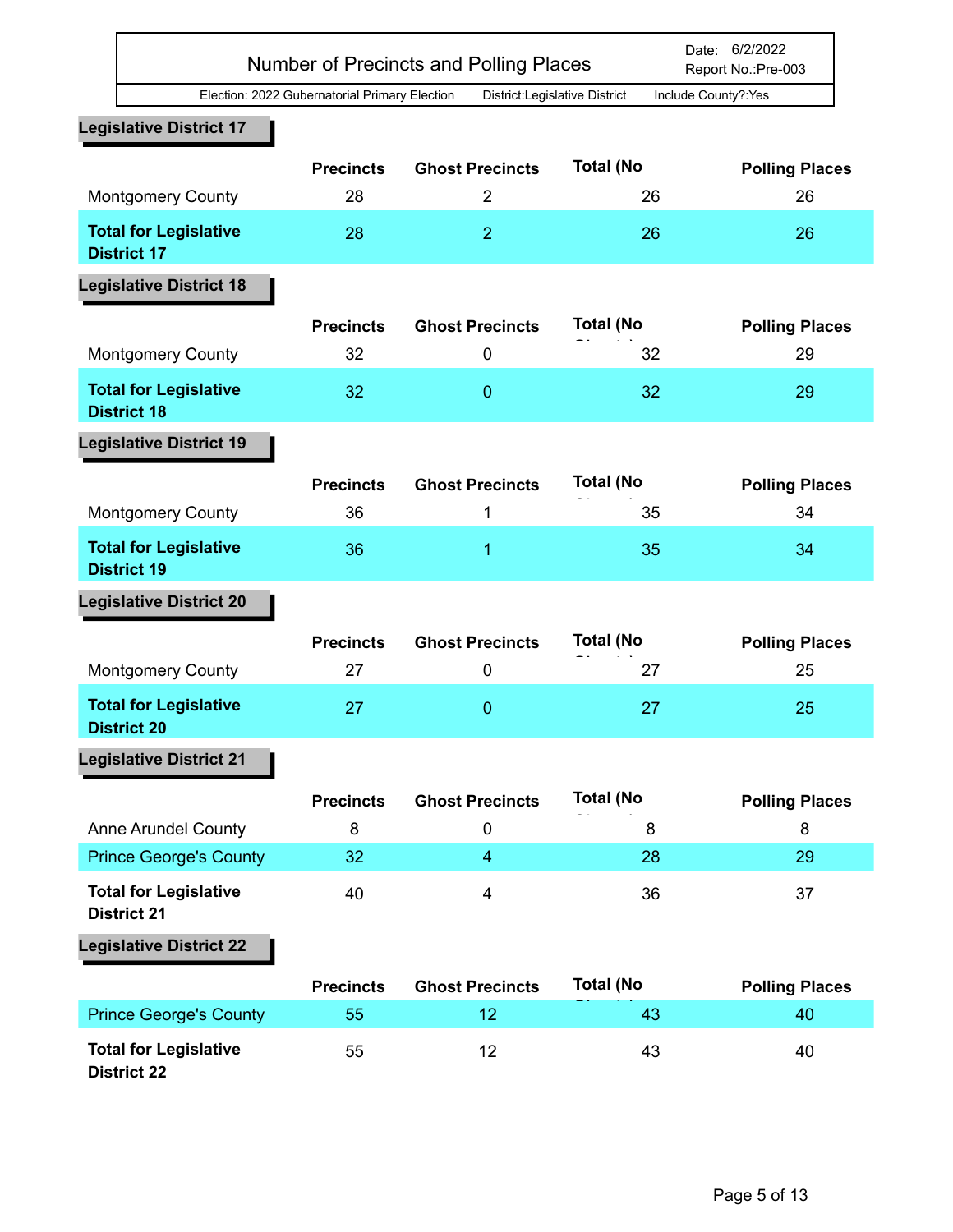Date: 6/2/2022 Number of Precincts and Polling Places Report No.:Pre-003

Election: 2022 Gubernatorial Primary Election District:Legislative District Include County?:Yes

## **Legislative District 23**

|                                                    | <b>Precincts</b> | <b>Ghost Precincts</b> | <b>Total (No</b> | <b>Polling Places</b> |
|----------------------------------------------------|------------------|------------------------|------------------|-----------------------|
| <b>Prince George's County</b>                      | 50               |                        | 50               | 38                    |
| <b>Total for Legislative</b><br><b>District 23</b> | 50               |                        | 50               | 38                    |

## **Legislative Sub District 23A**

|                                                         | <b>Precincts</b> | <b>Ghost Precincts</b> | <b>Total (No</b> | <b>Polling Places</b> |
|---------------------------------------------------------|------------------|------------------------|------------------|-----------------------|
| <b>Prince George's County</b>                           |                  |                        |                  |                       |
| <b>Total for Legislative</b><br><b>Sub District 23A</b> |                  |                        |                  |                       |

## **Legislative Sub District 23B**

|                                                         | <b>Precincts</b> | <b>Ghost Precincts</b> | <b>Total (No</b> | <b>Polling Places</b> |
|---------------------------------------------------------|------------------|------------------------|------------------|-----------------------|
| <b>Prince George's County</b>                           |                  |                        |                  |                       |
| <b>Total for Legislative</b><br><b>Sub District 23B</b> |                  |                        |                  |                       |

# **Legislative District 24**

|                                                    | <b>Precincts</b> | <b>Ghost Precincts</b> | <b>Total (No</b> | <b>Polling Places</b> |
|----------------------------------------------------|------------------|------------------------|------------------|-----------------------|
| <b>Prince George's County</b>                      | 67               |                        | 65               | 51                    |
| <b>Total for Legislative</b><br><b>District 24</b> | 67               |                        | 65               | 51                    |

## **Legislative District 25**

|                                                    | <b>Precincts</b> | <b>Ghost Precincts</b> | <b>Total (No</b> | <b>Polling Places</b> |
|----------------------------------------------------|------------------|------------------------|------------------|-----------------------|
| <b>Prince George's County</b>                      | 51               |                        | 50               | 41                    |
| <b>Total for Legislative</b><br><b>District 25</b> | 51               |                        | 50               | 41                    |
| La alabethua, Diatolat 00                          |                  |                        |                  |                       |

|                                                    | <b>Precincts</b> | <b>Ghost Precincts</b> | <b>Total (No</b> | <b>Polling Places</b> |
|----------------------------------------------------|------------------|------------------------|------------------|-----------------------|
| <b>Prince George's County</b>                      | 46               |                        | 43               | 38                    |
| <b>Total for Legislative</b><br><b>District 26</b> | 46               |                        | 43               | 38                    |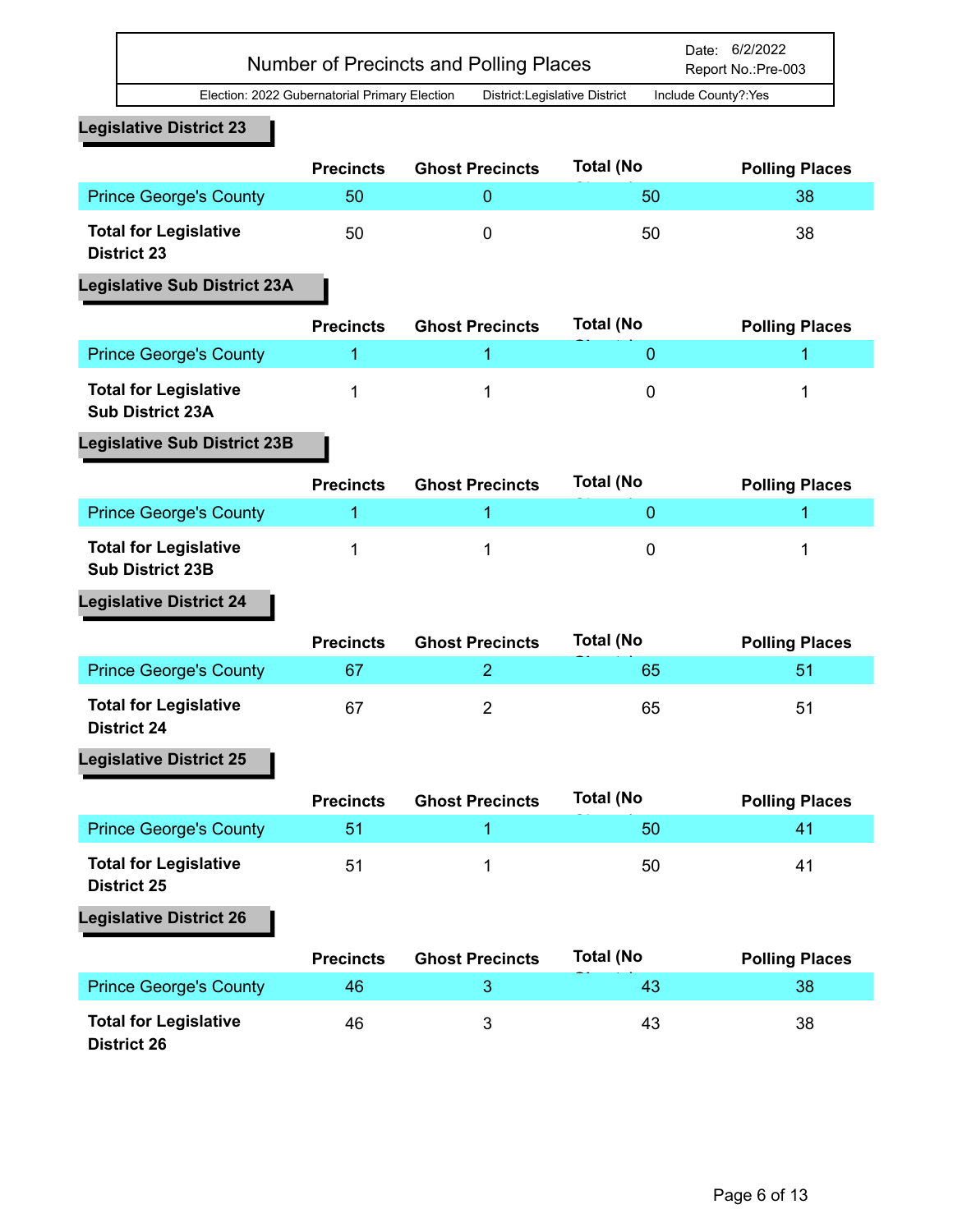**Legislative Sub District 27A**

|                                                         | <b>Precincts</b> | <b>Ghost Precincts</b> | <b>Total (No</b> | <b>Polling Places</b> |
|---------------------------------------------------------|------------------|------------------------|------------------|-----------------------|
| <b>Charles County</b>                                   | 10               |                        | 10               |                       |
| <b>Prince George's County</b>                           | 4                |                        | 4                | 4                     |
| <b>Total for Legislative</b><br><b>Sub District 27A</b> | 14               |                        | 14               | 12                    |

## **Legislative Sub District 27B**

|                                                         | <b>Precincts</b> | <b>Ghost Precincts</b> | <b>Total (No</b><br>- - | <b>Polling Places</b> |
|---------------------------------------------------------|------------------|------------------------|-------------------------|-----------------------|
| <b>Calvert County</b>                                   | 6                |                        | 6                       | 6                     |
| <b>Prince George's County</b>                           |                  |                        | 8                       |                       |
| <b>Total for Legislative</b><br><b>Sub District 27B</b> | 14               |                        | 14                      | 14                    |

## **Legislative Sub District 27C**

|                                                         | <b>Precincts</b> | <b>Ghost Precincts</b> | Total (No | <b>Polling Places</b> |
|---------------------------------------------------------|------------------|------------------------|-----------|-----------------------|
| <b>Calvert County</b>                                   |                  |                        |           |                       |
| <b>Total for Legislative</b><br><b>Sub District 27C</b> | 9                |                        | 9         | 9                     |

**Legislative District 28**

|                                                    | <b>Precincts</b> | <b>Ghost Precincts</b> | <b>Total (No</b> | <b>Polling Places</b> |
|----------------------------------------------------|------------------|------------------------|------------------|-----------------------|
| <b>Charles County</b>                              | 34               |                        | 34               |                       |
| <b>Total for Legislative</b><br><b>District 28</b> | 34               |                        | 34               | 23                    |

## **Legislative Sub District 29A**

|                                                         | <b>Precincts</b> | <b>Ghost Precincts</b> | <b>Total (No</b> | <b>Polling Places</b> |
|---------------------------------------------------------|------------------|------------------------|------------------|-----------------------|
| <b>Saint Mary's County</b>                              | 15               |                        | 15               |                       |
| <b>Total for Legislative</b><br><b>Sub District 29A</b> | 15               |                        | 15               | ŏ                     |

## **Legislative Sub District 29B**

|                                                         | <b>Precincts</b> | <b>Ghost Precincts</b> | <b>Total (No</b> | <b>Polling Places</b> |
|---------------------------------------------------------|------------------|------------------------|------------------|-----------------------|
| <b>Saint Mary's County</b>                              | 11               |                        |                  |                       |
| <b>Total for Legislative</b><br><b>Sub District 29B</b> | 11               |                        |                  | 9                     |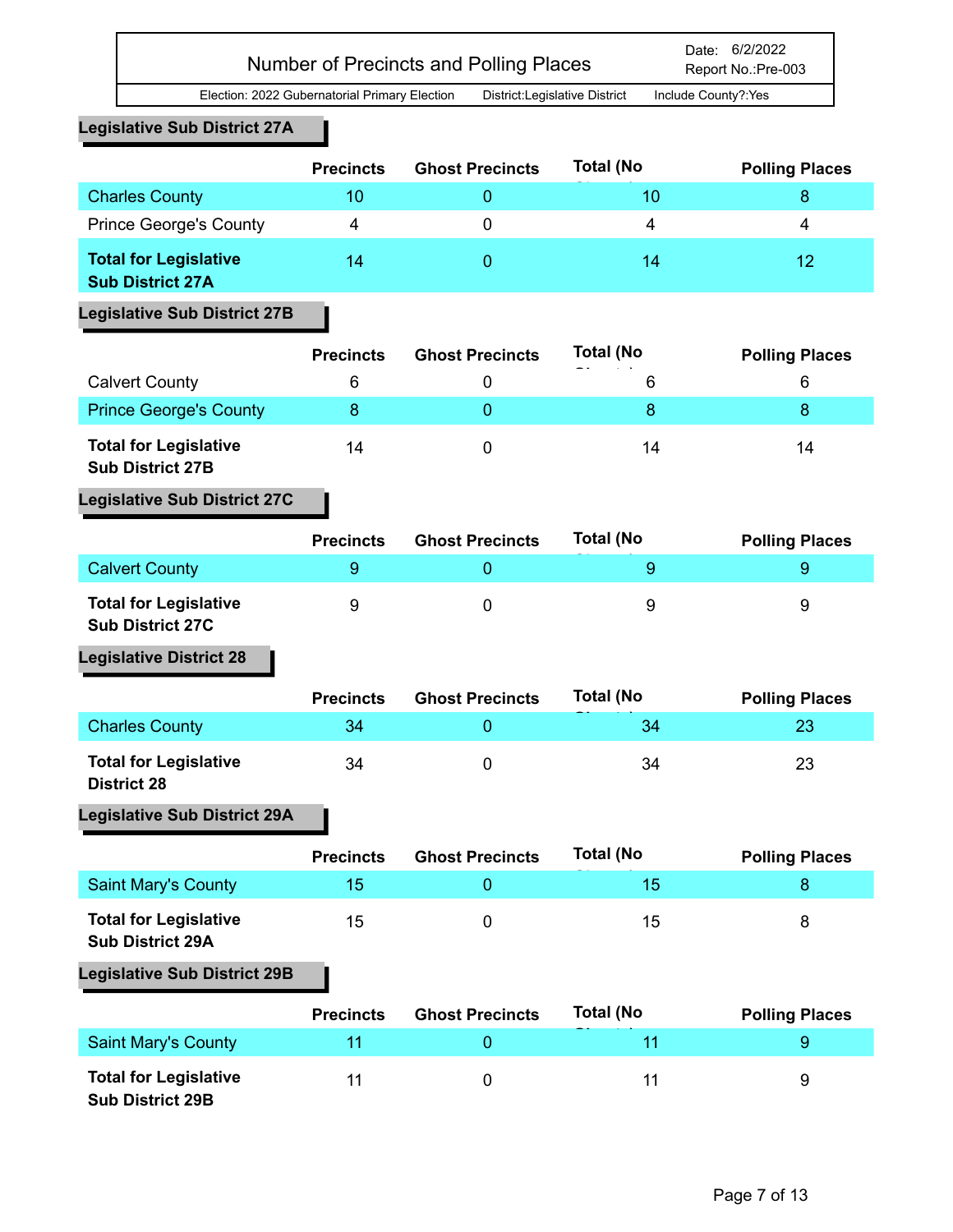|                                                         |                        | <b>Number of Precincts and Polling Places</b> |                               | Date: 6/2/2022<br>Report No.: Pre-003 |
|---------------------------------------------------------|------------------------|-----------------------------------------------|-------------------------------|---------------------------------------|
| Election: 2022 Gubernatorial Primary Election           |                        |                                               | District:Legislative District | Include County?:Yes                   |
| <b>Legislative Sub District 29C</b>                     |                        |                                               |                               |                                       |
|                                                         | <b>Precincts</b>       | <b>Ghost Precincts</b>                        | <b>Total (No</b>              | <b>Polling Places</b>                 |
| <b>Calvert County</b>                                   | 5                      | $\mathbf{0}$                                  | 5                             | 5                                     |
| Saint Mary's County                                     | 12                     | $\mathbf 0$                                   | 12                            | $\overline{7}$                        |
| <b>Total for Legislative</b><br><b>Sub District 29C</b> | 17                     | $\overline{0}$                                | 17                            | 12                                    |
| <b>Legislative Sub District 30A</b>                     |                        |                                               |                               |                                       |
|                                                         | <b>Precincts</b>       | <b>Ghost Precincts</b>                        | <b>Total (No</b>              | <b>Polling Places</b>                 |
| <b>Anne Arundel County</b>                              | 29                     | $\boldsymbol{0}$                              | 29                            | 23                                    |
| <b>Total for Legislative</b><br><b>Sub District 30A</b> | 29                     | $\mathbf{0}$                                  | 29                            | 23                                    |
| <b>Legislative Sub District 30B</b>                     |                        |                                               |                               |                                       |
|                                                         | <b>Precincts</b>       | <b>Ghost Precincts</b>                        | <b>Total (No</b>              | <b>Polling Places</b>                 |
| <b>Anne Arundel County</b>                              | 13                     | $\mathbf 0$                                   | 13                            | 9                                     |
| <b>Total for Legislative</b><br><b>Sub District 30B</b> | 13                     | $\overline{0}$                                | 13                            | 9                                     |
| <b>Legislative District 31</b>                          |                        |                                               |                               |                                       |
| <b>Anne Arundel County</b>                              | <b>Precincts</b><br>46 | <b>Ghost Precincts</b><br>0                   | <b>Total (No</b><br>46        | <b>Polling Places</b><br>37           |
| <b>Total for Legislative</b><br><b>District 31</b>      | 46                     | $\mathbf{0}$                                  | 46                            | 37                                    |
| <b>Legislative District 32</b>                          |                        |                                               |                               |                                       |
| <b>Anne Arundel County</b>                              | <b>Precincts</b><br>35 | <b>Ghost Precincts</b><br>$\pmb{0}$           | <b>Total (No</b><br>35        | <b>Polling Places</b><br>27           |
| <b>Total for Legislative</b><br><b>District 32</b>      | 35                     | $\mathbf{0}$                                  | 35                            | 27                                    |
| <b>Legislative Sub District 33A</b>                     |                        |                                               |                               |                                       |
|                                                         | <b>Precincts</b>       | <b>Ghost Precincts</b>                        | <b>Total (No</b>              |                                       |
| <b>Anne Arundel County</b>                              | 17                     | $\mathbf 0$                                   | 17                            | <b>Polling Places</b><br>12           |
| <b>Total for Legislative</b><br><b>Sub District 33A</b> | 17                     | $\mathbf{0}$                                  | 17                            | 12                                    |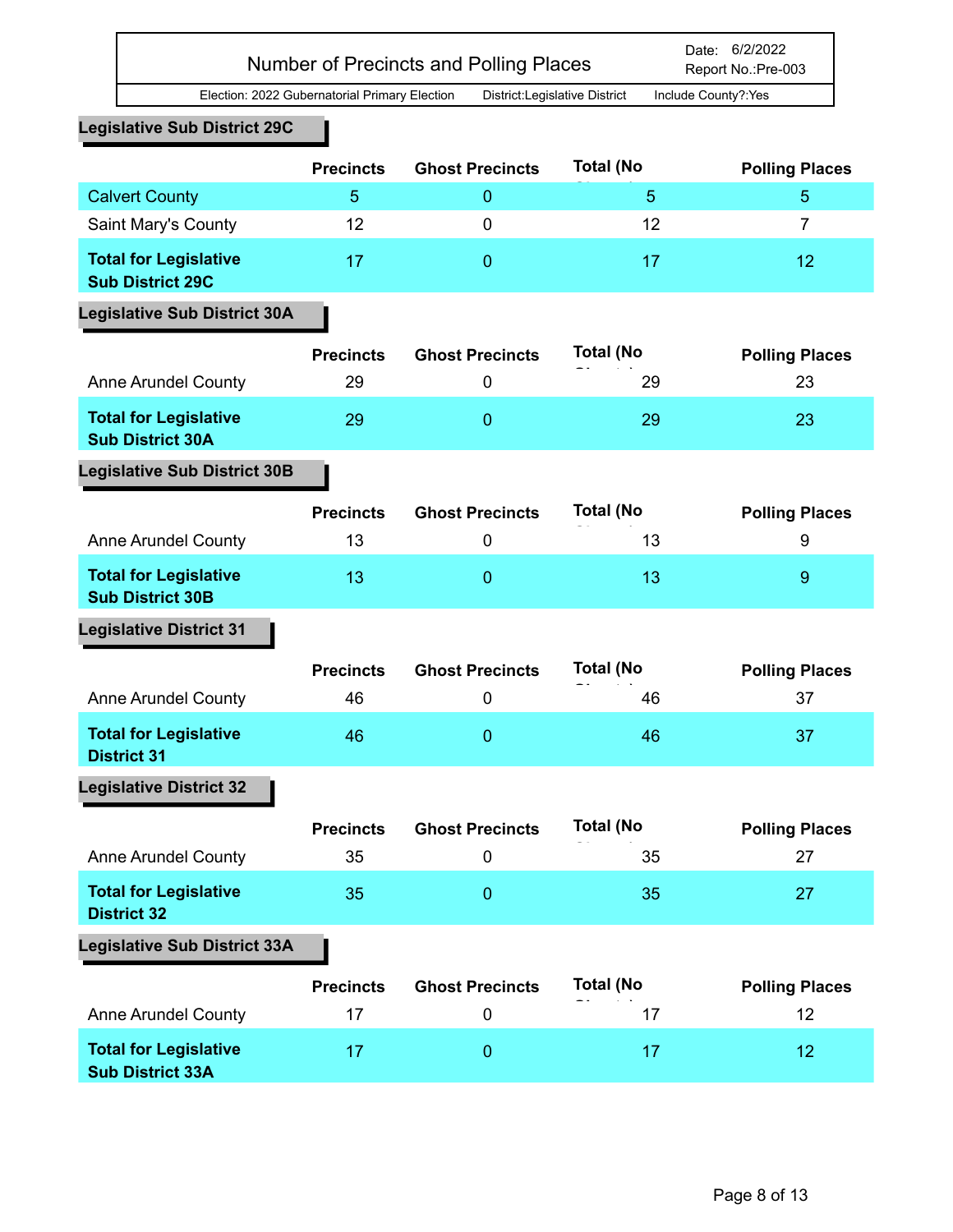|                                                         |                                               | Number of Precincts and Polling Places |                  | Date: 6/2/2022<br>Report No.:Pre-003 |
|---------------------------------------------------------|-----------------------------------------------|----------------------------------------|------------------|--------------------------------------|
|                                                         | Election: 2022 Gubernatorial Primary Election | District:Legislative District          |                  | Include County?:Yes                  |
| <b>Legislative Sub District 33B</b>                     |                                               |                                        |                  |                                      |
|                                                         | <b>Precincts</b>                              | <b>Ghost Precincts</b>                 | <b>Total (No</b> | <b>Polling Places</b>                |
| <b>Anne Arundel County</b>                              | 18                                            | 0                                      | 18               | 16                                   |
| <b>Total for Legislative</b><br><b>Sub District 33B</b> | 18                                            | 0                                      | 18               | 16                                   |
| <b>Legislative Sub District 33C</b>                     |                                               |                                        |                  |                                      |
|                                                         |                                               |                                        |                  |                                      |
|                                                         | <b>Precincts</b>                              | <b>Ghost Precincts</b>                 | <b>Total (No</b> | <b>Polling Places</b>                |
| <b>Anne Arundel County</b>                              | 16                                            | 0                                      | 16               | 15                                   |
| <b>Total for Legislative</b><br><b>Sub District 33C</b> | 16                                            | $\overline{0}$                         | 16               | 15                                   |
| <b>Legislative Sub District 34A</b>                     |                                               |                                        |                  |                                      |
|                                                         | <b>Precincts</b>                              | <b>Ghost Precincts</b>                 | <b>Total (No</b> | <b>Polling Places</b>                |
| <b>Harford County</b>                                   | 25                                            | 0                                      | 25               | 21                                   |
| <b>Total for Legislative</b><br><b>Sub District 34A</b> | 25                                            | $\overline{0}$                         | 25               | 21                                   |
| <b>Legislative Sub District 34B</b>                     |                                               |                                        |                  |                                      |
|                                                         | <b>Precincts</b>                              | <b>Ghost Precincts</b>                 | <b>Total (No</b> | <b>Polling Places</b>                |
| <b>Harford County</b>                                   | 12                                            | 0                                      | 12               | 11                                   |
| <b>Total for Legislative</b><br><b>Sub District 34B</b> | 12                                            | 0                                      | 12               | 11                                   |
| <b>Legislative Sub District 35A</b>                     |                                               |                                        |                  |                                      |
|                                                         | <b>Precincts</b>                              | <b>Ghost Precincts</b>                 | <b>Total (No</b> | <b>Polling Places</b>                |
| <b>Cecil County</b>                                     | 3                                             | 0                                      | 3                | 3                                    |
| <b>Harford County</b>                                   | 25                                            | $\overline{0}$                         | 25               | 24                                   |
| <b>Total for Legislative</b>                            | 28                                            | $\pmb{0}$                              | 28               | 27                                   |
| <b>Sub District 35A</b>                                 |                                               |                                        |                  |                                      |
| <b>Legislative Sub District 35B</b>                     |                                               |                                        |                  |                                      |
|                                                         | <b>Precincts</b>                              | <b>Ghost Precincts</b>                 | <b>Total (No</b> | <b>Polling Places</b>                |
| <b>Cecil County</b>                                     | 13                                            | 0                                      | 13               | 10                                   |
|                                                         |                                               |                                        |                  |                                      |
| <b>Total for Legislative</b><br><b>Sub District 35B</b> | 13                                            | $\mathbf 0$                            | 13               | 10                                   |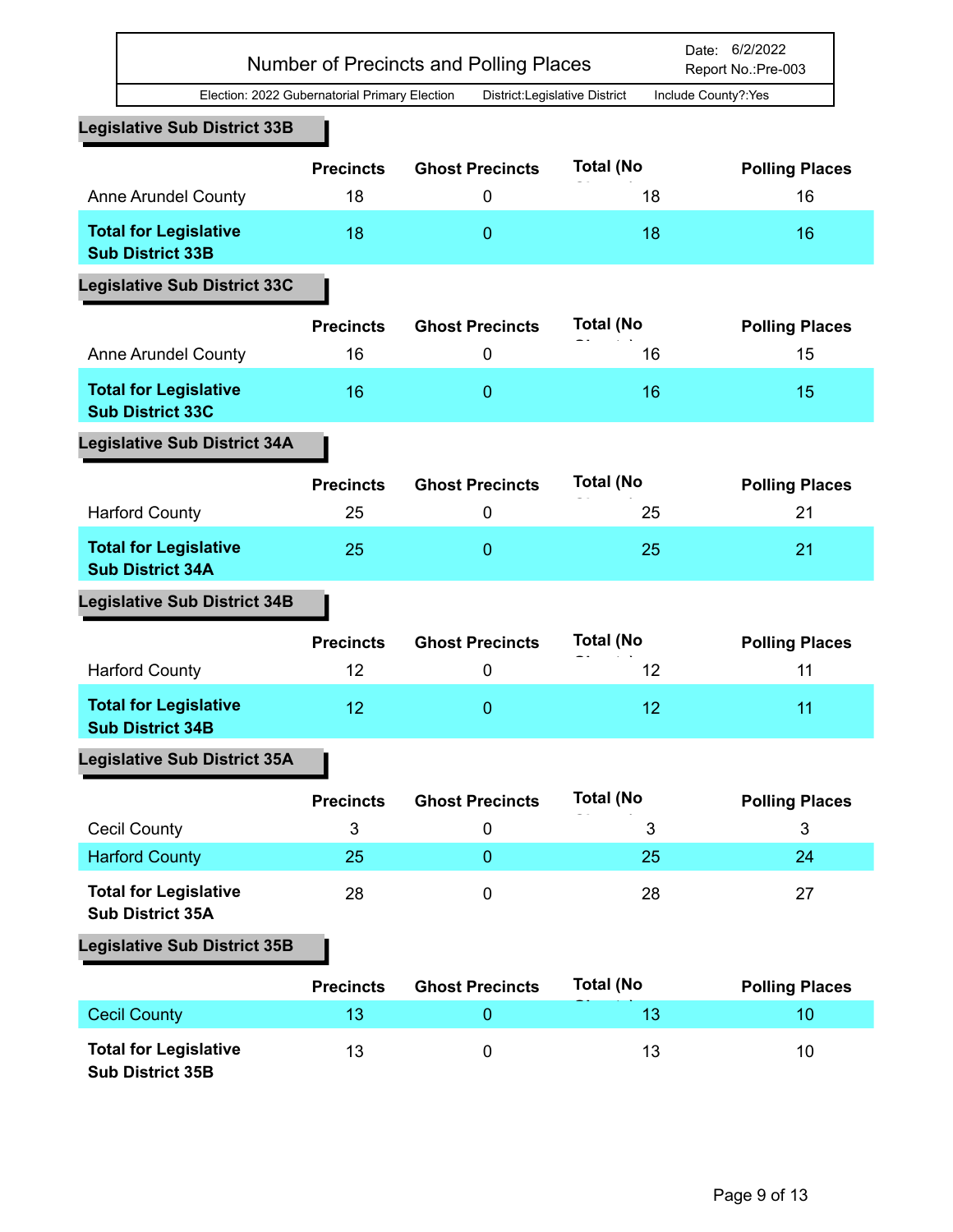Report No.:Pre-003

## **Legislative District 36**

|                                                    | <b>Precincts</b> | <b>Ghost Precincts</b> | <b>Total (No</b> | <b>Polling Places</b> |
|----------------------------------------------------|------------------|------------------------|------------------|-----------------------|
| <b>Caroline County</b>                             | 3                | O                      | 3                | 3                     |
| <b>Cecil County</b>                                | 12               | 0                      | 12               | 10                    |
| <b>Kent County</b>                                 | 10               |                        | 10               | 9                     |
| Queen Anne's County                                | 11               | 0                      | 11               | 11                    |
| <b>Total for Legislative</b><br><b>District 36</b> | 36               |                        | 36               | 33                    |

## **Legislative Sub District 37A**

|                                                         | <b>Precincts</b> | <b>Ghost Precincts</b> | <b>Total (No</b> | <b>Polling Places</b> |
|---------------------------------------------------------|------------------|------------------------|------------------|-----------------------|
| <b>Dorchester County</b>                                | 17               |                        | 17               | 11                    |
| <b>Wicomico County</b>                                  | 20               |                        | 20               | 12                    |
| <b>Total for Legislative</b><br><b>Sub District 37A</b> | 37               |                        | 37               | 23                    |

## **Legislative Sub District 37B**

|                                                         | <b>Precincts</b> | <b>Ghost Precincts</b> | <b>Total (No</b> | <b>Polling Places</b> |
|---------------------------------------------------------|------------------|------------------------|------------------|-----------------------|
| <b>Caroline County</b>                                  | 5                |                        | 5                | 5                     |
| <b>Dorchester County</b>                                | 27               | 0                      | 27               | 19                    |
| <b>Talbot County</b>                                    | 12               | 0                      | 12               | 10                    |
| <b>Wicomico County</b>                                  | 12               | 0                      | 12               | 10                    |
| <b>Total for Legislative</b><br><b>Sub District 37B</b> | 56               | O                      | 56               | 44                    |

# **Legislative Sub District 38A**

|                                                         | <b>Precincts</b> | <b>Ghost Precincts</b> | <b>Total (No</b><br>$-$ | <b>Polling Places</b> |
|---------------------------------------------------------|------------------|------------------------|-------------------------|-----------------------|
| <b>Somerset County</b>                                  | 23               | O                      | 23                      | 6                     |
| <b>Wicomico County</b>                                  |                  | 0                      | $\mathcal{P}$           |                       |
| <b>Worcester County</b>                                 | 9                | 0                      | 9                       |                       |
| <b>Total for Legislative</b><br><b>Sub District 38A</b> | 34               |                        | 34                      | 15                    |

## **Legislative Sub District 38B**

|                                                         | <b>Precincts</b> | <b>Ghost Precincts</b> | <b>Total (No</b><br>- - | <b>Polling Places</b> |
|---------------------------------------------------------|------------------|------------------------|-------------------------|-----------------------|
| <b>Wicomico County</b>                                  | 19               |                        | 19                      | 13                    |
| <b>Total for Legislative</b><br><b>Sub District 38B</b> | 19               |                        | 19                      | 13                    |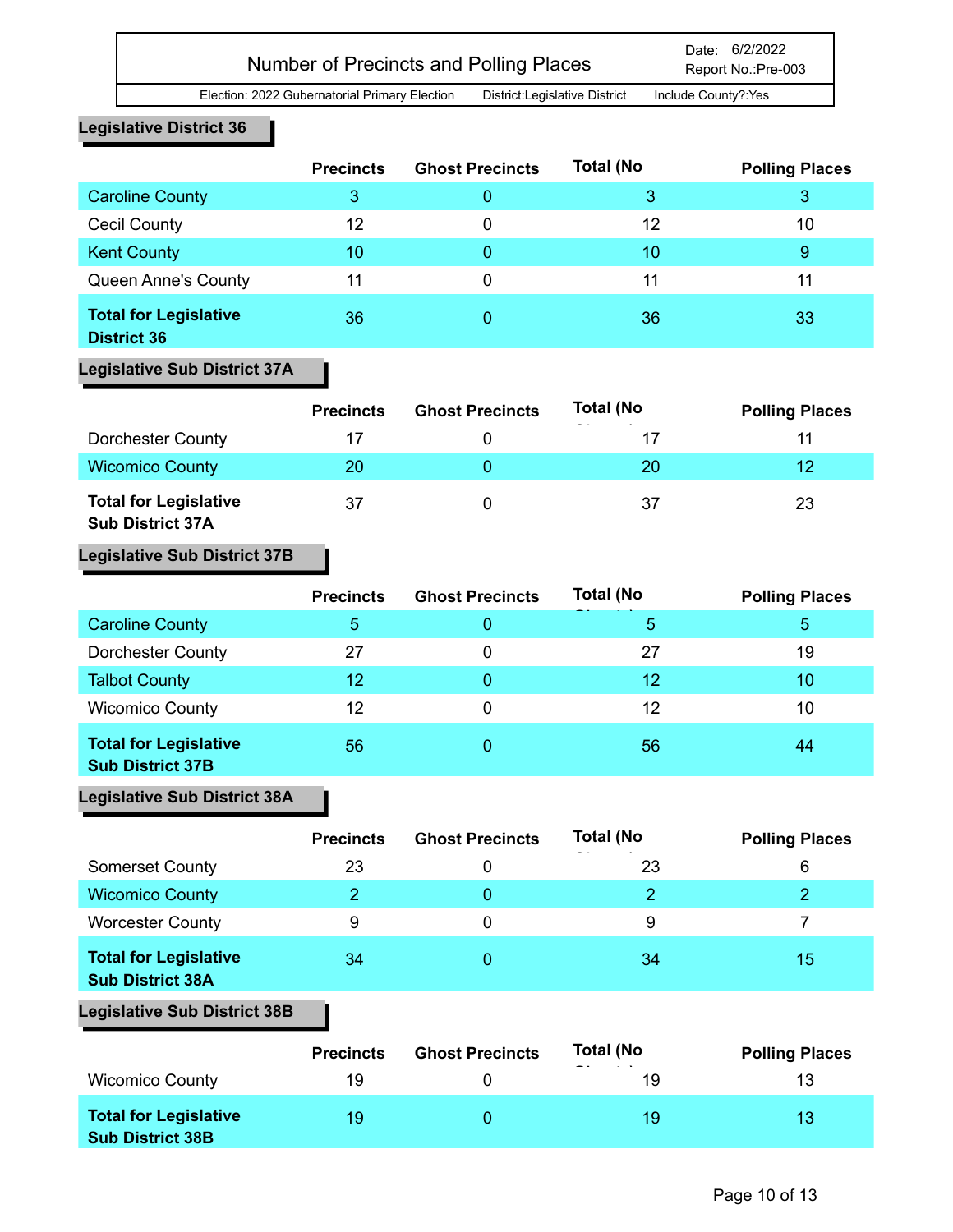| Number of Precincts and Polling Places | Date: 6/2/2022<br>Report No.:Pre-003 |
|----------------------------------------|--------------------------------------|
|                                        |                                      |

#### **Legislative Sub District 38C**

|                                                         | <b>Precincts</b> | <b>Ghost Precincts</b> | <b>Total (No</b> | <b>Polling Places</b> |
|---------------------------------------------------------|------------------|------------------------|------------------|-----------------------|
| <b>Wicomico County</b>                                  | 10               |                        | 10               | 6                     |
| <b>Worcester County</b>                                 | 11               |                        |                  | 10                    |
| <b>Total for Legislative</b><br><b>Sub District 38C</b> | 21               |                        | 21               | 16                    |

# **Legislative District 39**

|                                                    | <b>Precincts</b> | <b>Ghost Precincts</b> | Total (No | <b>Polling Places</b> |
|----------------------------------------------------|------------------|------------------------|-----------|-----------------------|
| <b>Montgomery County</b>                           | 32               |                        | 32        |                       |
| <b>Total for Legislative</b><br><b>District 39</b> | 32               |                        | 32        | 27                    |

# **Legislative District 40**

|                                                    | <b>Precincts</b> | <b>Ghost Precincts</b> | <b>Total (No</b> | <b>Polling Places</b> |
|----------------------------------------------------|------------------|------------------------|------------------|-----------------------|
| <b>Baltimore City</b>                              | 75               |                        | 75               | 50                    |
| <b>Total for Legislative</b><br><b>District 40</b> | 75               |                        | 75               | 50                    |

## **Legislative District 41**

|                                                    | <b>Precincts</b> | <b>Ghost Precincts</b> | <b>Total (No</b> | <b>Polling Places</b> |
|----------------------------------------------------|------------------|------------------------|------------------|-----------------------|
| <b>Baltimore City</b>                              | 58               |                        | 58               | 39                    |
| <b>Total for Legislative</b><br><b>District 41</b> | 58               |                        | 58               | 39                    |

## **Legislative Sub District 42A**

|                                                         | <b>Precincts</b> | <b>Ghost Precincts</b> | <b>Total (No</b> | <b>Polling Places</b> |
|---------------------------------------------------------|------------------|------------------------|------------------|-----------------------|
| <b>Baltimore County</b>                                 | 19               |                        | 19               | 14.                   |
| <b>Total for Legislative</b><br><b>Sub District 42A</b> | 19               |                        | 19               | 14                    |

## **Legislative Sub District 42B**

|                                                         | <b>Precincts</b> | <b>Ghost Precincts</b> | <b>Total (No</b> | <b>Polling Places</b> |
|---------------------------------------------------------|------------------|------------------------|------------------|-----------------------|
| <b>Baltimore County</b>                                 |                  |                        |                  | 10.                   |
| <b>Total for Legislative</b><br><b>Sub District 42B</b> |                  | O                      | 11               | 10                    |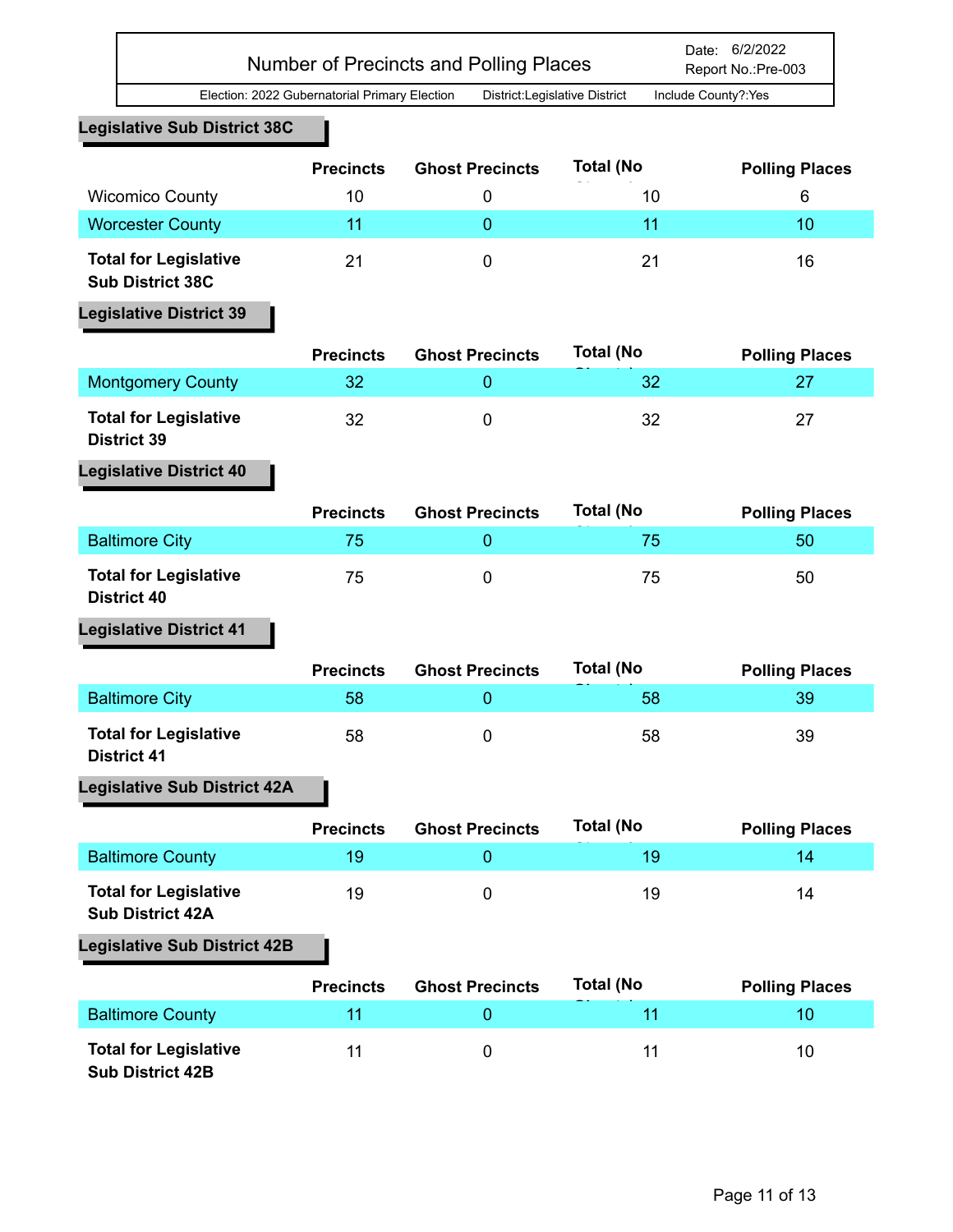### **Legislative Sub District 42C**

|                                                         | <b>Precincts</b> | <b>Ghost Precincts</b> | <b>Total (No</b> | <b>Polling Places</b> |
|---------------------------------------------------------|------------------|------------------------|------------------|-----------------------|
| <b>Carroll County</b>                                   | 14               |                        | 14               |                       |
| <b>Total for Legislative</b><br><b>Sub District 42C</b> | 14               |                        | 14               | 9                     |

### **Legislative Sub District 43A**

|                                                         | <b>Precincts</b> | <b>Ghost Precincts</b> | <b>Total (No</b> | <b>Polling Places</b> |
|---------------------------------------------------------|------------------|------------------------|------------------|-----------------------|
| <b>Baltimore City</b>                                   | 42               |                        | 42               | 26                    |
| <b>Total for Legislative</b><br><b>Sub District 43A</b> | 42               |                        | 42               | 26                    |

## **Legislative Sub District 43B**

|                                                         | <b>Precincts</b> | <b>Ghost Precincts</b> | <b>Total (No</b> | <b>Polling Places</b> |
|---------------------------------------------------------|------------------|------------------------|------------------|-----------------------|
| <b>Baltimore County</b>                                 |                  |                        |                  |                       |
| <b>Total for Legislative</b><br><b>Sub District 43B</b> |                  |                        | 9                |                       |

## **Legislative Sub District 44A**

|                                                         | <b>Precincts</b> | <b>Ghost Precincts</b> | <b>Total (No</b> | <b>Polling Places</b> |
|---------------------------------------------------------|------------------|------------------------|------------------|-----------------------|
| <b>Baltimore County</b>                                 | 11               |                        |                  |                       |
| <b>Total for Legislative</b><br><b>Sub District 44A</b> | 11               |                        |                  | 9                     |

## **Legislative Sub District 44B**

|                                                         | <b>Precincts</b> | <b>Ghost Precincts</b> | <b>Total (No</b> | <b>Polling Places</b> |
|---------------------------------------------------------|------------------|------------------------|------------------|-----------------------|
| <b>Baltimore County</b>                                 | 23               |                        | 23               | 18                    |
| <b>Total for Legislative</b><br><b>Sub District 44B</b> | 23               |                        | 23               | 18                    |

|                                                    | <b>Precincts</b> | <b>Ghost Precincts</b> | Total (No | <b>Polling Places</b> |
|----------------------------------------------------|------------------|------------------------|-----------|-----------------------|
| <b>Baltimore City</b>                              | 66               |                        | 66        | 45                    |
| <b>Total for Legislative</b><br><b>District 45</b> | 66               |                        | 66        | 45                    |